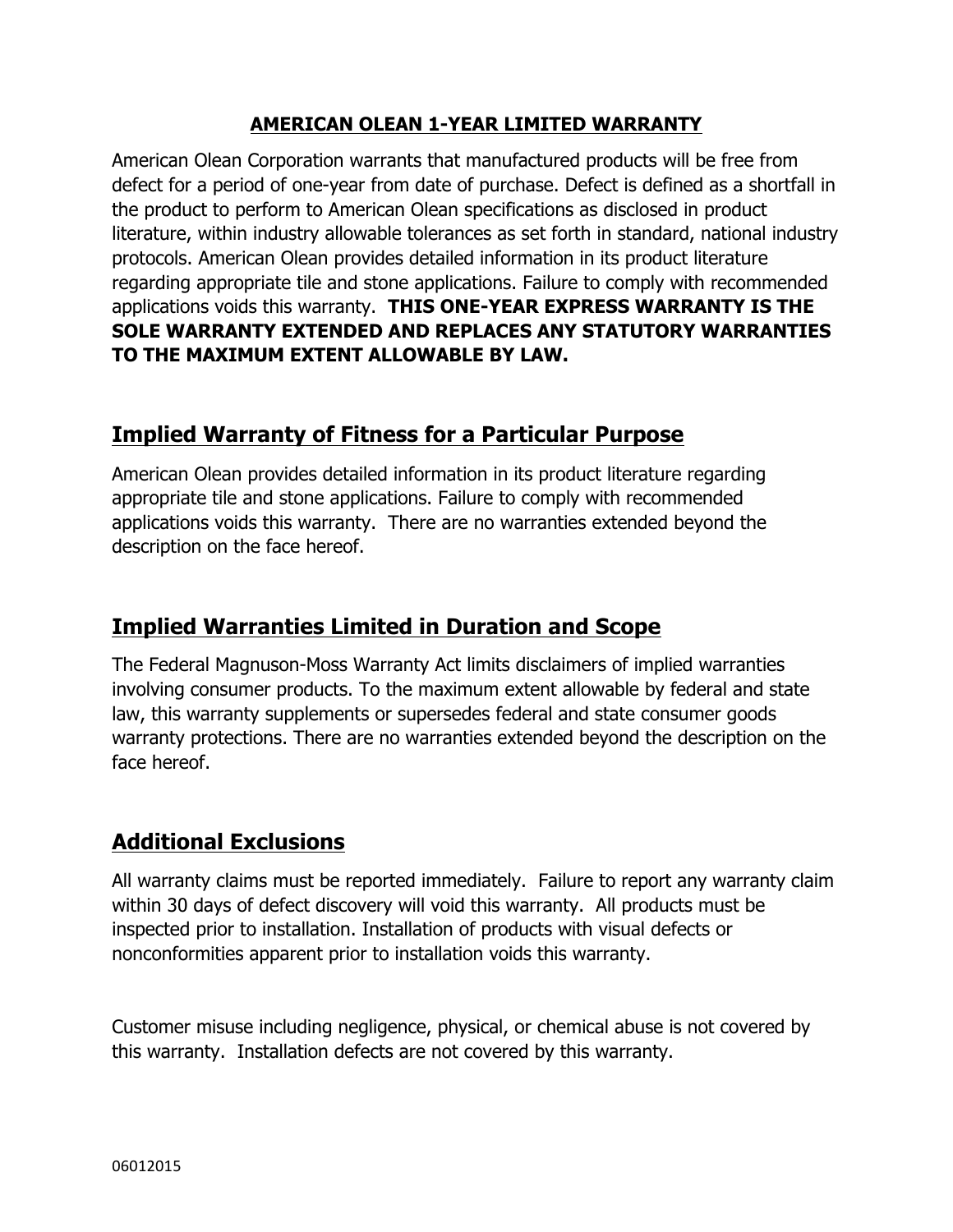Tile is subject to variation in technical specifications, including DCOF, due to inherent variability in the raw materials and production process. Express technical specifications are not guarantees of minimum or maximum thresholds of performance. Tile containing abrasives create a rough surface, creating cleaning challenges because dirt and other contaminants lodge in the surface. Extra attention is necessary to assure contaminants are removed promptly. Unless specifically stated otherwise, tile recommended for floor or wall applications refers to interior applications only. American Olean does not recommend its products for use on ceilings or roofs, unless specifically disclosed as being suitable for ceilings or roofs in product literature. Local building codes may dictate minimum tile performance specifications. American Olean does not warrant product installations that violate building codes.

Natural stone products are mined and cut from natural formations. Because these products are not subject to a manufacturing process, quality warranties are limited to the specified representations in product literature and guidelines established by the Marble Institute of America. American Olean does not warrant natural stone products for shade, size, thickness, warping, cleft variations, surface finish variations, or other natural variances on stone products.

Photographic color images may not be an exact product match. Product samples are representative only and may not be an exact match to supplied materials due to variations in batch manufacturing or naturally occurring stone. Supplied materials may have slight differences in color, shade, and/or surface appearance.

### **Remedy Limitation & Disclaimer**

If a defect in materials or workmanship is discovered within the one-year period, American Olean will either refund the price of the product or provide a replacement product after a reasonable number of attempts to remedy product defects. Buyer's remedy is limited to replacement or repair of the defective product. No consequential (including, but not limited to, lost profits) or incidental damages are recoverable. American Olean disclaims all express warranties not contained in this limited express warranty.

No person has authority to make representations other than those in this writing. Any representations made in connection with the sale of this product that differs from the terms of this warranty are not valid and should be brought to the attention of American Olean immediately (1-888-AOT-TILE).